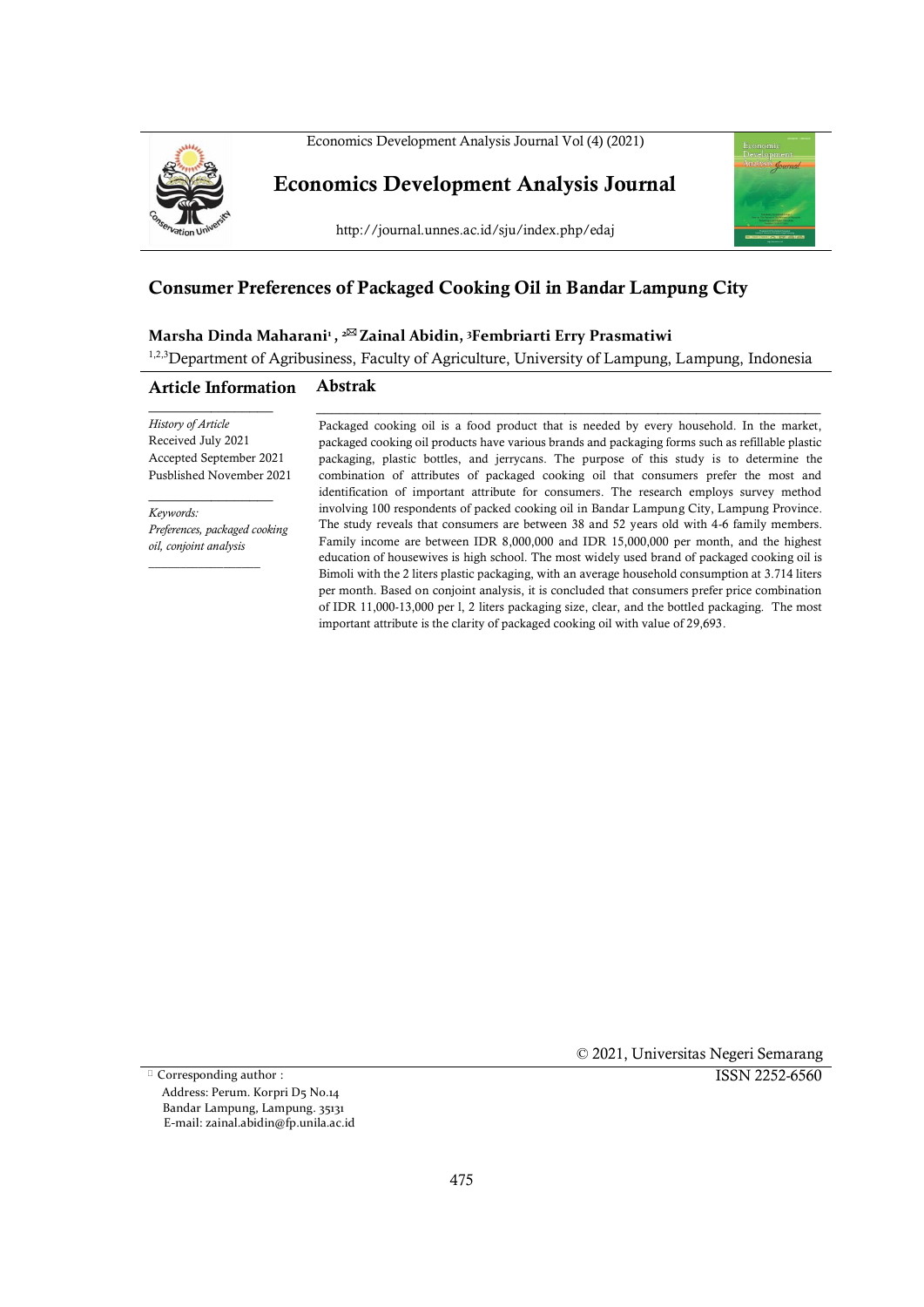## **INTRODUCTION**

Entering the era of free trade, many competing manufacturers will emerge and companies face intense competition. Cooking oil is one of the daily basic needs of people, especially in Indonesia at various levels of society. Cooking oil consumption tends to increase every year with an average growth of 3.57% from 2014-2018 (Badan Pusat Statistik, 2019).

There are two types of cooking oils in the market, i.e.: in bulk and packaged cooking oil. Bulk cooking oil is marketed using plastic and is generally sold in kilograms, while packaged cooking oil is branded cooking oil and is marketed in the form of plastic refills, plastic bottles, and jerry cans (Etriya et al., 2004).

Basically, the price of bulk cooking oil is much cheaper than packaged cooking oil. However, bulk cooking oil is not guaranteed to be halal and clean. Many people, especially household consumers in urban areas, prioritize cleanliness in choosing the products they will consume. In addition, the regulation of the Ministry of Trade Number 36 of 2020 concerning mandatory packaging of palm cooking oil in April 2020 has made people gradually change their habit of using bulk oil into packaged cooking oil.

Lampung Province is one of the provinces with a high level of consumption of cooking oil products.

**Table 1.** Per capita consumption of cooking oil in Lampung Province

| Year    | Consumption<br>Per capita<br>(month) | Growth $(\%)$ |
|---------|--------------------------------------|---------------|
| 2015    | 1,08                                 |               |
| 2016    | 1,09                                 | 0,93          |
| 2017    | 1,17                                 | 7,34          |
| 2018    | 1,13                                 | $-3,34$       |
| 2019    | 1,16                                 | 2,65          |
| Average | 1,126                                | 1.895         |

Source: Central Bureau Statistics, 2020

Table 1 presents the average growth of cooking oil consumption in Lampung Province in 2015 to 2019 is 1.895% (BPS, 2020).

Bandar Lampung City is the capital city of Lampung Province with a population of 1,051,500 people in 2019 (BPS, 2020). Bandar Lampung City is the center of various government, social, political, educational and cultural activities, as well as the center of economic activity in the Lampung region.

Bandar Lampung city is a potential trading area. One of them is marketing of cooking oil products. The more brands of packaged cooking oil that appear which can be caused by the increasing consumption, the more intense the competition between packaged cooking oil producers.

Different brands of packaged cooking oil have their own characteristics, each brand offers a different level of attributes. These attributes may include color, price, package size, clarity, and type of packaging. The attribute of cooking oil used by consumers is the combination that consumers prefer in the packaged cooking oil they buy.

Conjoint analysis is a research tool that is widely used in marketing and consumer research (Calegari et al., 2018) In this method, respondents are presented with various combinations of components formed by attributes and attribute levels classified from a product or service (Veitch et al., 2017).

Currently, consumers are becoming more critical in owning a product that is offered by the market in terms of product quality, design, price, services provided and others. Many similar and varied products make consumers more selective in choosing a product to consume, especially packaged cooking oil products.

There are so many packaged cooking oil brands circulating in the market, this research needs to be done so that producers can adjust their products according to consumer preferences to be able to continue to increase sales and be able to retain their customers, maybe even new customers. Based on the description above, the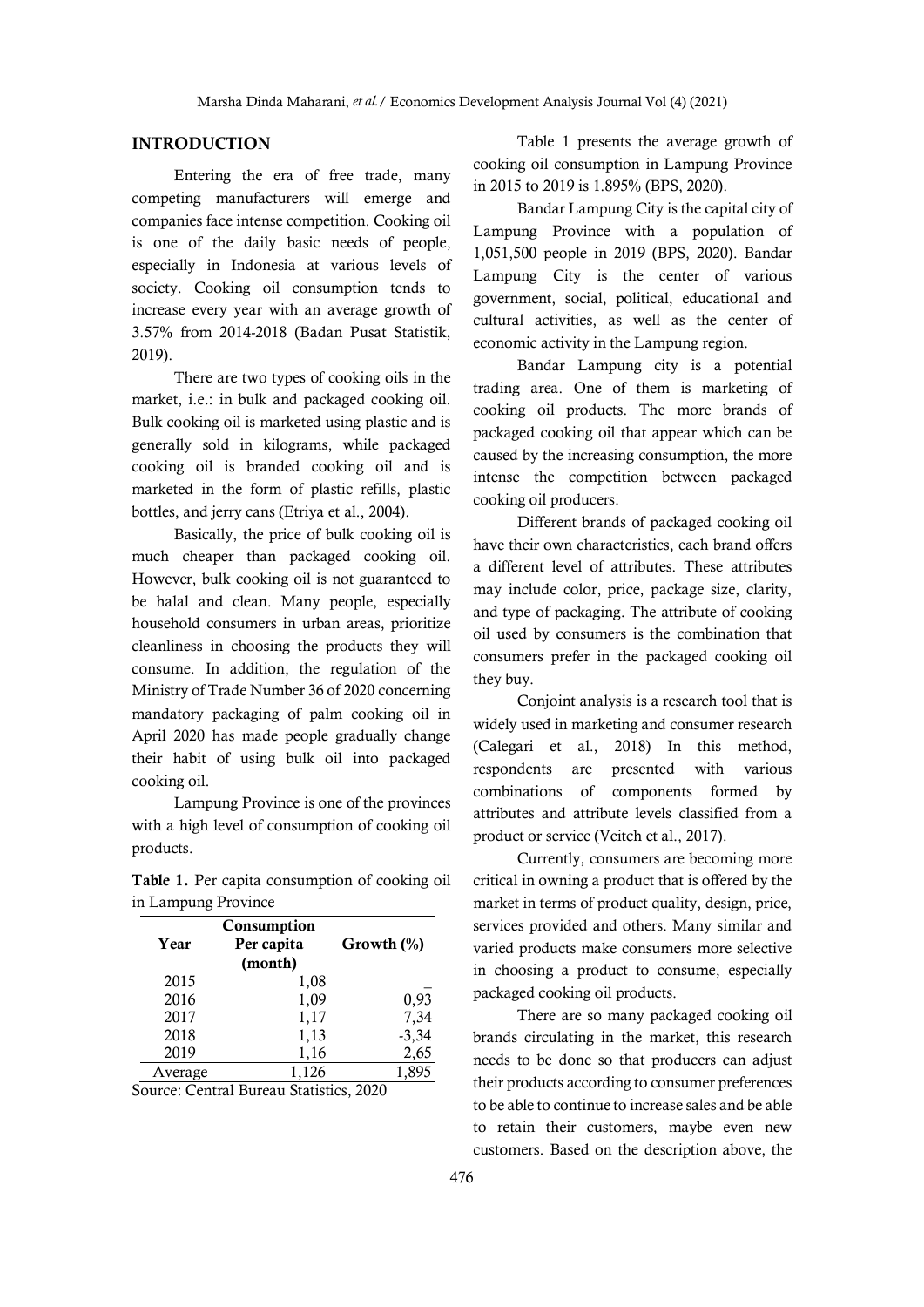purpose of this study is to find out consumer preferences for packaged cooking oil attributes in Bandar Lampung City and find out the most important packaged cooking oil attributes according to consumer preferences.

## **RESEARCH METHODS**

The location of the research was determined purposively in the city of Bandar Lampung by considering the city of Bandar Lampung as a trading center area because it is a transit area for economic activities between the islands of Sumatra and Java. In addition, the average expenditure per capita per month (Rp) for the food group is ranked first in Lampung Province (BPS, 2018).

The study employs survey. According to Sugiyono (2013), survey method is a descriptive method approach to obtain data from a representative sample of the population. The survey method is usually used to draw generalization from observations that are not indepth, the resulting generalization can be accurate when using a representative sample. Information was obtained by compiling a list of questions in the questionnaire and direct interviews with respondents (Sugiyono, 2013).

Respondents were divided into upper middle class and lower middle class so that the results of the interviews were spread throughout the community. Based on the results of direct observations on infrastructure and environmental conditions, 2 sub-districts representing the upper middle class were chosen, namely Way Halim and Sukabumi sub-districts, and 2 sub-districts representing the lower middle class, namely Tanjung Karang Timur District and Tanjung Karang Pusat District.

Determination of the sample in the study was carried out using purposive sampling method. The calculation of determining the number of samples is calculated using the formula according to Yamane (1967):

 = 2+1 ...................................... (1)

Where, *n* is sample size; *N* is Total Population; and *d* is the precision level (10%). Using population of Bandar Lampung City, the sample size was set at 100 respondents.

Criteria of respondent includes (1) housewives, (2) be 18 years or older and married, and (3) has purchased and consumed packaged cooking oil products at least once in the last two months.

The study collects primary and secondary data. The consumer preferences with regard to attribute of packaged cooking oil is analyzed using conjoint analysis.

Conjoint analysis is a research tool widely used in marketing and consumer research (Donadini et al., 2017). In this method, respondents are presented with various combinations components formed by the attributes and classified levels of a product or service (Pleger et al., 2020). Using this method, entrepreneurs can recognize the impact of each attribute on consumer purchase intentions (Sampalean et al., 2020).

Research on consumer preferences using conjoint analysis for packaged cooking oil is not widely found in Indonesia and also in the world. Based on searching on Google Scholar and other search engines, the latest research on the use of conjoint for consumer preferences for cooking oil in Indoensia is done by Lubis (2021) in village area of North Sumatra. The study used conjoint analysis for the attributes of cooking oil. However, it does not specifically indicate consumer preferences for cooking oil brands.

Then Tanaem and Ernah (2021) used conjoint analysis for consumer preferences for palm cooking oil in Bandung. The research does not describe the attributes and brands that consumers preferred. In 2002, a study by Herawati at al. (2002) used the same method for cooking oil products (but didnot mentioned specifically whether packaging or not). This study did not mention the brand of the product under study, but only describes combination of attributes of the research.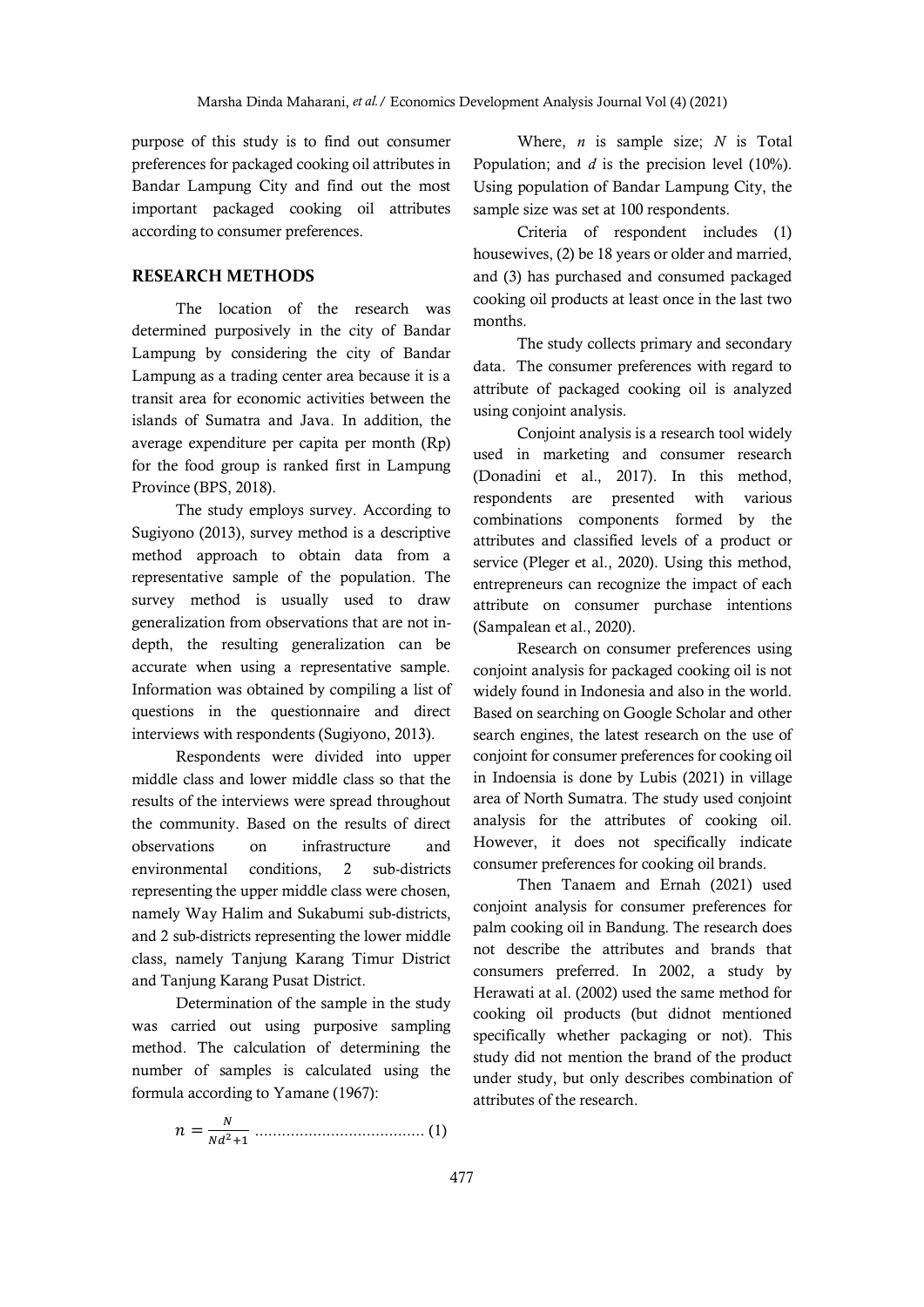At the international level, there are no studies that specifically use conjoint analysis for cooking oil.

Therefore, the novelty of this study is in terms of using conjoint analysis for determining combination of attributes and brands of packaged cooking.

In order to apply conjoint analysis, it is necessary to identify all the attributes that will form part of the study, as well as establish the level associated with each attribute (Bernabéu et al., 2008). Through the initial questionnaire and literature review, the most representative attributes and levels in the process of purchasing packaged cooking oil were selected. The attributes (and their levels) identified as most important when purchasing packaged cooking oil can be explained below:

There are 2 levels of color attributes to analyze, namely golden yellow (C1) and dark yellow (C2). The price attribute consists of an attribute level of Rp 11,000-Rp 13,000 (P1) and Rp 14,000-Rp 16,000 (P2). Packaging size attribute with attribute level 1 liter (S1), 2liter (S2), and <1 liter (S3). The clarity attribute consists of the clear (K1) and cloudy

(K2) attribute levels. The last attribute is type packaging consisting of two attribute levels, namely plastic (refill) (PT1) and bottles (PT2).

The combinations that should be produced on 5 attributes and levels are 48

combinations (2x2x3x2x2). The main difficulty here is how to provide quality data. In order to obtain valuable and reliable data, two basic principles of orthogonality and equilibrium are taken into account.

The main difficulty here is how to provide quality data. In order to obtain valuable and reliable data, two basic principles of orthogonality and equilibrium are taken into account (Toklu, 2017): Too many combinations can make it difficult for consumers to evaluate attributes. The combination is simplified through orthogonal procedures in order to obtain a combination of attributes that only measures the main effect (fractional factorial design), while interactions between attributes are not measured or ignored, so that the number of stimuli formed will be less (Sari et al., 2010). The resulting combinations can be listed in Table 2.

Consumers give score from the most preferred combination (8) to the least preferred combination (1). The study estimates that combination attributes of color, price, size, clarity, packing type, and level of stimuli determine consumer preference.

| Color               | Price/liter<br>(rupiah) | <b>Size</b><br>(liter) | Clarity       | Packing Type  | <b>Stimuli</b> |
|---------------------|-------------------------|------------------------|---------------|---------------|----------------|
| -Dark yellow (C2)   | 14.000-16.000 (P2)      | 1 (S1)                 | Cloudy $(K2)$ | Bottle (PT2)  |                |
| -Dark yellor (C2)   | 14.000-16.000 (P2)      | 1(S1)                  | Clear K1)     | Plastic (PT1) | 2              |
| -Golden yellow (C1) | 14.000-16.000 (P2)      | 2(S2)                  | Cloudy $(K2)$ | Plastic (PT1) | 3              |
| -Golden yellow (C1) | 14.000-16.000 (P2)      | $<1$ (S3)              | Clear(K1)     | Bottle (PT2)  | 4              |
| -Golden yellow (C1) | 11.000-13.000 (P1)      | 1(S1)                  | Clear(K1)     | Plastic (PT1) | 5              |
| -Golden yellow (C1) | 11.000-13.000 (P1)      | 1(S1)                  | Cloudy $(K2)$ | Bottle (PT2)  | 6              |
| -Dark yellow (C2)   | 11.000-13.000 (P1)      | $<1$ (S3)              | Cloudy $(K2)$ | Plastic (PT1) | 7              |
| -Dark yellow (C2)   | 11.000-13.000 (P1)      | 2 (S2)                 | Clear(K1)     | Bottle (PT2)  | 8              |

**Table 2.** Combination of attributes after orthogonal computation

Source: Data Processed, 2020

The basic model used in conjoint analysis is as follows (Malhotra, 1993):

$$
\mu(x) = a_0 + a_{1j} X_{1j} + a_{2j} X_{2j} + a_{3j} X_{3j} + a_{4j}
$$
  
X<sub>4j</sub>................. (2)

Where,  $\mu(x)$  is Utility of each packaged cooking oil stimulus  $x$ ;  $a_0$  is Constant or total utility of all attributes;  $a_{ij}$  is Attribute utility (i) at level (j); and  $X_{ii}$  is Value 1 if attribute (i) and level (j) occur, 0 other.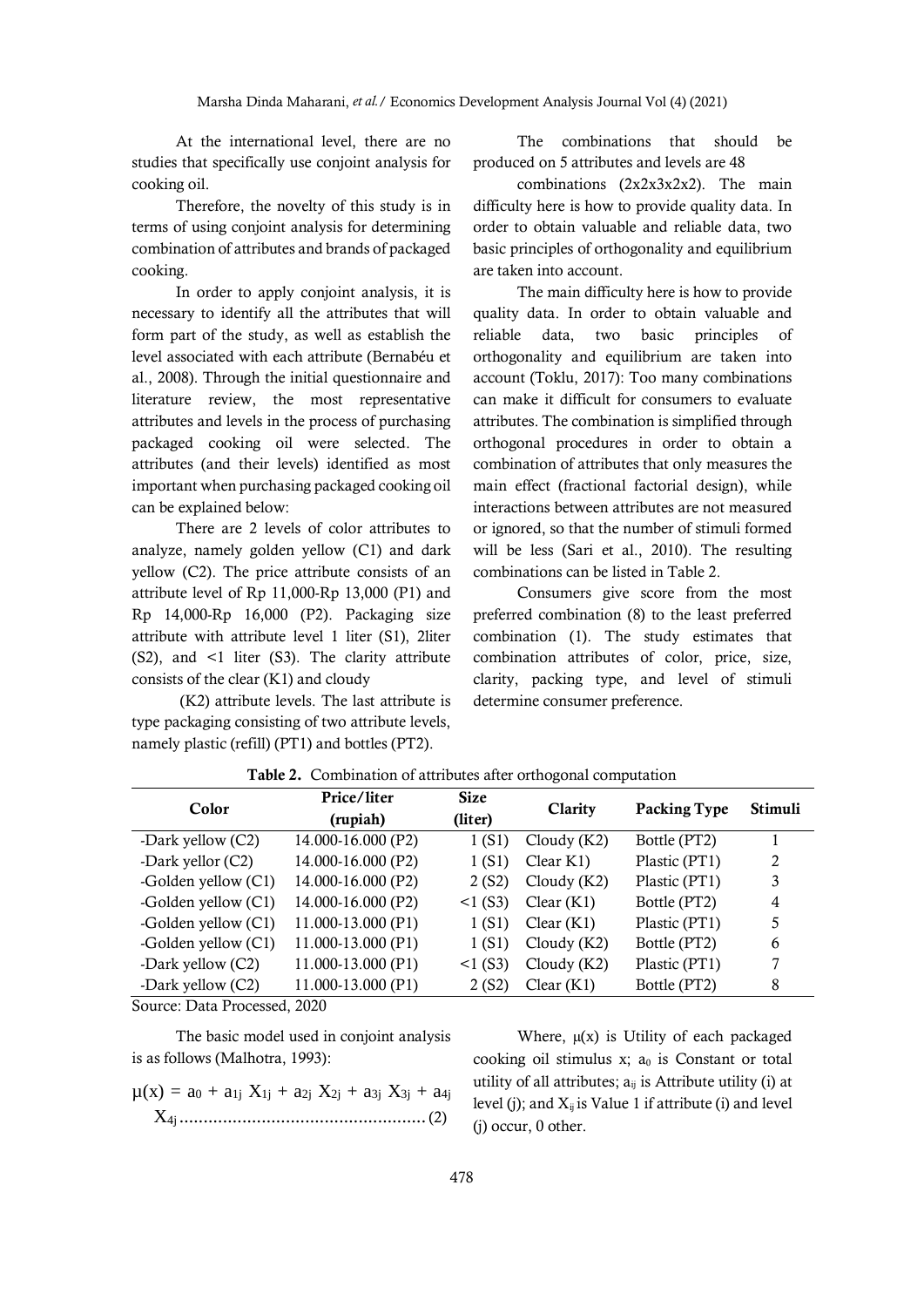Furthermore,  $\mu(x)$  is the total utility, Xij is the utility associated with level  $i$  ( $i = 1, 2, \ldots, m$ ) of attribute  $i$  ( $i = 1, 2, \ldots, n$ ), and Xij is a dummy variable that takes the value of 1 (or 0) in the case of presence (or absence) of the jth level of the ith attribute. For the qualitative attributes, the partworth model was used because of its flexibility (Sampalean et al., 2020). The higher the partworth (both positive and negative), the greater the effect on overall utility.

According to Julianisa et al., (2016), Conjoint analysis can also measure the relative importance of each factor. The accuracy of the analysis is measured by the correlation coefficient. It can be concluded that the model is accurate if the Pearson's R and Kendall'S Tau values are below  $= 0.05$ . If it is significantly different, then the processing of the data obtained from these 100 respondents is quite good and valid. (Ariyanti et al., 2019).

#### **RESULTS AND DISCUSSION**

The characteristics of consumers in this study were based on age, number of family members, last education, and monthly family income. The results of research on the characteristics of household consumers of packaged cooking oil are listed in the following table.

The average age of housewives consumers in this study was in ranging from 38 to 52 years, which amounted to 54 people with a percentage of 54%, followed by the age range of 53-67 which amounted to 24 people with a percentage of 24%, and lastly, namely the age range of 22-37 is 22 people with a percentage of 22%.

The number of family members of packaged cooking oil household consumers in Bandar Lampung in this study was between 1-3 consisting of 19 consumers with a percentage of 19%, consumers who had a number of family members between 4-6 people consisted of 77 consumers with a percentage of 77%. , and for consumers who have family members between 7- 9 as many as 4 consumers with a percentage of 4%.

Monthly family income was between IDR 500.000,00 and IDR 7,999.000,00 totaling 74 consumers with a percentage of 74%, then family income between IDR 8,000,000.00 and IDR15,990,000.00 totalling 23% of respondents and family income per month between IDR 16,000,000.00 and IDR 23,000,000.00 totaling 3% of respondents.

|                            | Characteristics.<br>Respondents<br>Category<br>Presentage |    |       |  |  |  |  |  |
|----------------------------|-----------------------------------------------------------|----|-------|--|--|--|--|--|
|                            | $22 - 23$                                                 | 22 | 22,00 |  |  |  |  |  |
| Age (Years)                | 38-52                                                     | 54 | 54,00 |  |  |  |  |  |
|                            | 53-67                                                     | 24 | 24,00 |  |  |  |  |  |
| Number of family           | $1-3$                                                     | 19 | 19,00 |  |  |  |  |  |
| members (person)           | $4-6$                                                     | 77 | 77,00 |  |  |  |  |  |
|                            | 7-9                                                       | 4  | 04,00 |  |  |  |  |  |
| Total income of all family | 500.000-7.999.000                                         | 74 | 74,00 |  |  |  |  |  |
| members (Rp/month)         | 8.000.000-15.999.000                                      | 23 | 23,00 |  |  |  |  |  |
|                            | 16.000.000-23.000.000                                     | 3  | 03,00 |  |  |  |  |  |
|                            | Primary school                                            | 10 | 10,00 |  |  |  |  |  |
|                            | Junior high school                                        | 13 | 13,00 |  |  |  |  |  |
| Level of education         | Senior high school                                        | 41 | 41,00 |  |  |  |  |  |
|                            | D <sub>3</sub> degree                                     | 4  | 04,00 |  |  |  |  |  |
|                            | Bachelor degree                                           | 29 | 29,00 |  |  |  |  |  |
|                            | Master (magister)                                         | 3  | 03.00 |  |  |  |  |  |

**Table 3**. Characteristics of respondents

Source: Data Processed, 2020

The most purchased brand by consumers is Bimoli with percentage of 31%, followed by Sania brand 19%, Rosebrand 16, Fortune brand 6%, Filma and Tawon brands 5%, Sovia 4%, Sunco and Delima 3% each, and Kunci Mas 1%.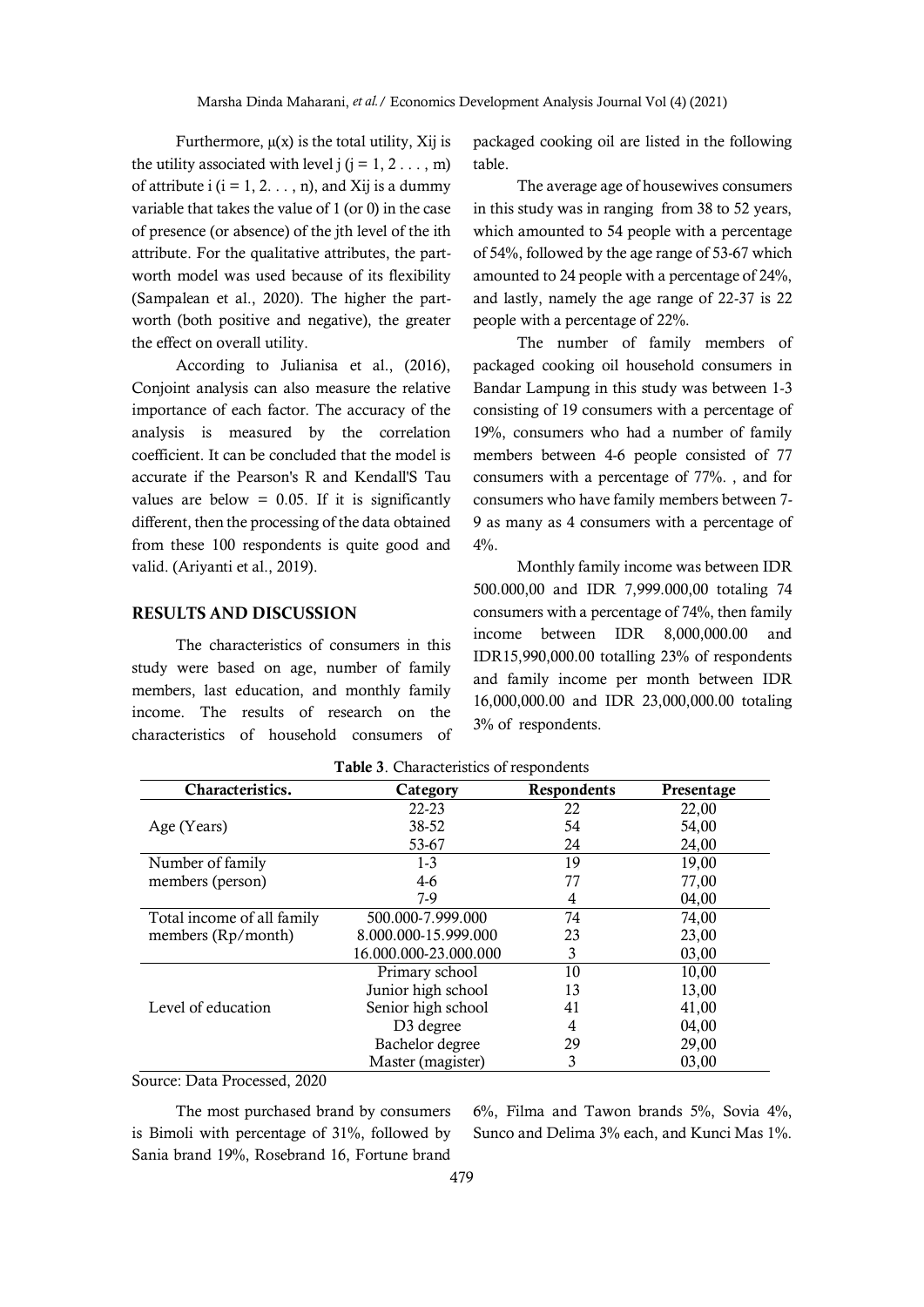|              |                           | ↩          |
|--------------|---------------------------|------------|
| <b>Brand</b> | No of<br>consumers        | Precentage |
| Bimoli       | 31                        | 31,00      |
| Sania        | 19                        | 19,00      |
| Rosebrand    | 16                        | 16,00      |
| Tropical     | 7                         | 07,00      |
| Fortune      | 6                         | 06,00      |
| Tawon        | 5                         | 05,00      |
| <b>Brand</b> | No of<br><b>Consumers</b> | Percentage |
| Filma        | 5                         | 05,00      |
| Sovia        | 4                         | 04,00      |
| Sunco        | 3                         | 03,00      |
|              |                           |            |
| Delima       | 3                         | 03,00      |
| Kunci Mas    |                           | 01,00      |

**Table 4.** Distribution of cooking oil brand purchased by consumers in Bandar Lampung.

Source: Data Processed, 2020

However, majority of consumers often change their preferred brand for several reasons,

such as: effect of promotion and discount of other brands, availability of preferred brand, and price of preferred brand as compared to other brands when he/she purchased packed cooking oil. Another 24% consumers are considered loyal consumers as they stick with their preferred brands.

The type of packaging that most consumers of packaged cooking oil use in this study is plastic packaging with a percentage of 86%, because prices tend to be more affordable. The most widely used packaging size by consumers is the size of 2 liters with a percentage of 70%.

The amount of consumption in this study is how much packaged cooking oil is consumed by households and per capita per month by household consumers in liters.

|  | Table. 5 total household consumption and monthly household consumption of packaged cooking |              |  |  |
|--|--------------------------------------------------------------------------------------------|--------------|--|--|
|  |                                                                                            | oil products |  |  |

| <b>Information</b>                            | Number of consumers<br>(person) | Precentage |
|-----------------------------------------------|---------------------------------|------------|
| <b>Total Household Consumption</b>            |                                 |            |
| $0, 5 - 3$                                    | 45                              | 45,00      |
| $4-6$                                         | 53                              | 53,00      |
| 7-9                                           | 2                               | 02,00      |
| Average Household Consumption (liters/month)  |                                 | 3,714      |
| Total Consumption Per capita                  |                                 |            |
| 0,30-0,79                                     | 45                              | 45,00      |
| 0,80-1,29                                     | 45                              | 45,00      |
| 1,30-1,70                                     | 10                              | 10,00      |
| Average Consumption Per capita (liters/month) |                                 | 0,863      |

Source: Data Processed, 2020

The amount of consumption in this study is calculated by how much packaged cooking oil is consumed and per capita per month consumption. Table 5 suggests that majority consumers consumed between 4 and 6 liters per month and the lowest was between 7 and 9 liters. The average monthly consumption of packaged cooking oil consumers is 3.714 liters.

The majority of consumption of cooking oil per capita per month is between 0.30 and 0.79 liters and between 0.80 and1.29 liters which also constitutes 45% of consumer. Average per capita consumption is 0.863 liters per month.

The majority of consumers purchase cooking oil 1-2 times per month, while the remaining is purchasing 3 to 4, and 5 to 6 times per month.

**Table 6.** Frequency of monthly purchases of packaged cooking oil consumers.

| Purcahase<br>Frequency<br>(times/month) | Number of<br>consumers<br>(person) | Percentage |
|-----------------------------------------|------------------------------------|------------|
| $1 - 2$                                 | 72                                 | 72,00      |
| $3-4$                                   | 26                                 | 26,00      |
| $5-6$                                   |                                    | 02,00      |
| Amount                                  |                                    | 100,00     |
|                                         |                                    |            |

Source: Data Processed, 2020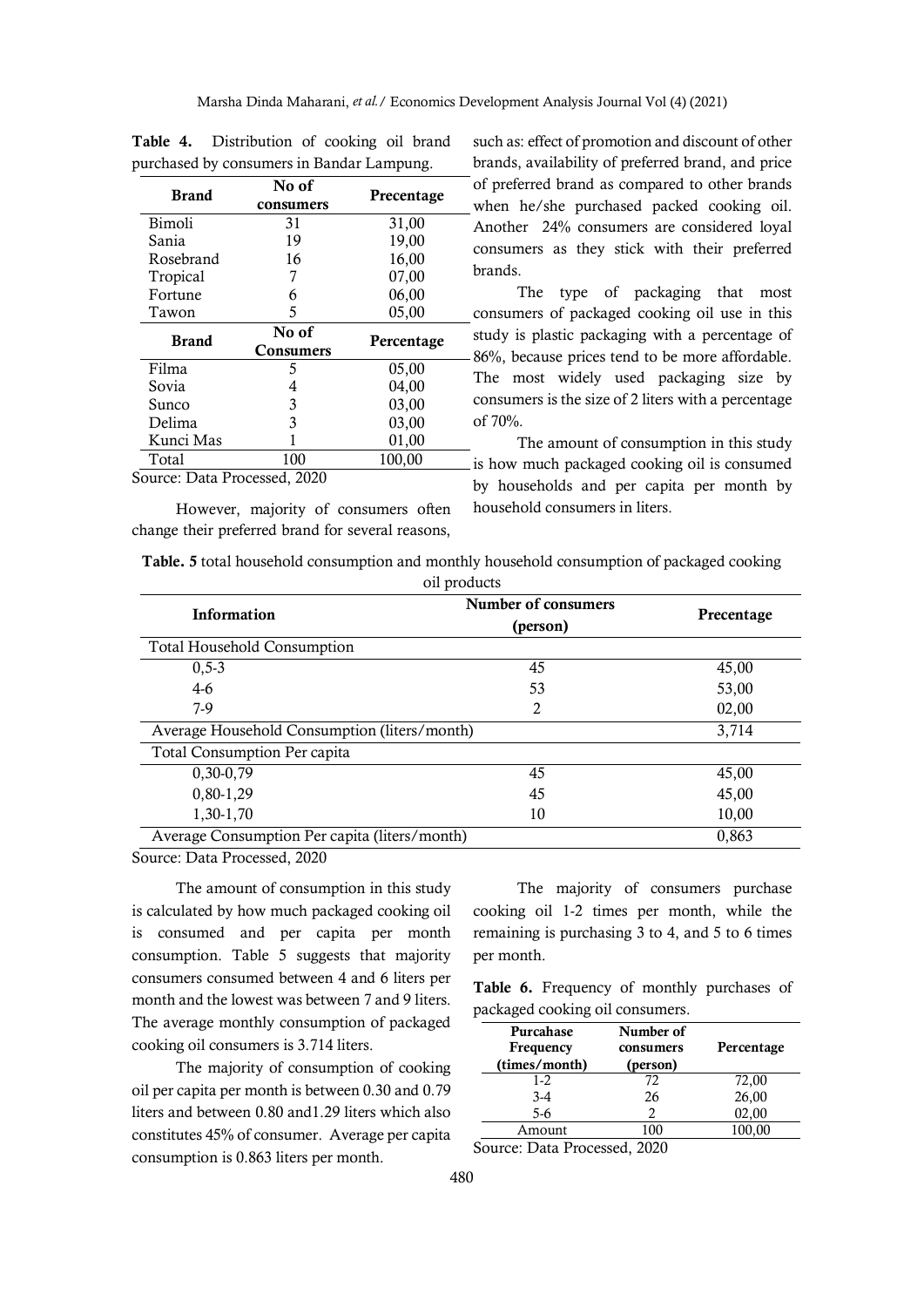In addition, there are various location to purchase cooking oil, including stall, traditional market, minimarket, wholesaler, supermarket, and cooperative. Table 7 describes where consumers purchase packaged cooking oil.

**Table 7.** Location to purchased packaged cooking oil

| Place                     | Number of<br>Respondents Precentage<br>(Person) |       |
|---------------------------|-------------------------------------------------|-------|
| Stall                     | 6                                               | 6,00  |
| <b>Traditional Market</b> | 29                                              | 29,00 |
| Minimarket                | 39                                              | 39,00 |
| Supermarket               | 15                                              | 15,00 |
| Wholesalers               | 10                                              | 10,00 |
| Cooperative               |                                                 | 1,00  |
| Amount                    | 100                                             | 100   |
| $\mathbf{r}$ .            | $\sim$                                          |       |

Source: Primary Data, 2020

Most consumers choose to buy cooking oil at minimarkets with a total of 39 respondents and a percentage of 39%, this is because minimarkets are very easy to find everywhere and the price is also relatively cheap, so household consumers like to buy at minimarkets. A total of 29 consumers answered that the place where they bought their packaged cooking oil was in the market with a percentage of 20%, purchases at supermarkets were preferred by 15 consumers with a percentage of 15%. A total of 10 consumers made purchases at wholesalers with a percentage of 10% and there was 1 respondent who made purchases at cooperatives with a percentage of 1%.

Consumer preference is consumer decision to purchase products independently about products he/she preferred (Munandar *et al.,*  2012).

Conjoint analysis is used to analyze household consumer preferences for packaged cooking. Utility value describes consumer evaluations of each attribute level, where positive and negative numbers represent consumer's preference levels. Table 6 explains the usability value of each attribute

|    | Attribute                                            | Level                | <b>Utility Values</b> |
|----|------------------------------------------------------|----------------------|-----------------------|
| 1. | Color                                                | Golden yellow        | 1.067                 |
|    |                                                      | Dark yellow          | $-1.067$              |
| 2. | Price                                                | Rp 11.000-Rp         | 0.702                 |
|    |                                                      | 13.000               | $-0.702$              |
|    |                                                      | Rp 14.000-Rp         |                       |
|    |                                                      | 16.000               |                       |
| 3. | Packaging Size                                       | $1$ $l$ (liter)      | 0.073                 |
|    |                                                      | 21                   | 0.713                 |
|    |                                                      | $\leq$ 1 $l$         | $-0.787$              |
| 4. | Clarity                                              | Clear                | 1.252                 |
|    |                                                      | Cloudy               | $-1.252$              |
| 5. | Packing type                                         | Plastic (refill)     | $-0.163$              |
|    |                                                      | Bottle               | 0.163                 |
|    | $\overline{\phantom{0}}$<br>$\overline{\phantom{a}}$ | $\sim$ $\sim$ $\sim$ |                       |

**Table 8.** Utility values at each attribute level based on consumer preferences

Source: Data Processed, 2020

Table 6 presents the results of the conjoint analysis. The table suggest that the utility values of each attribute level is varied. For color attributes, consumers prefer golden yellow as compared to dark yellow. This is because consumers perceive the golden yellow color represents good quality and will not degraded easily (Khuzaimah et al. 2020).

For the price attribute, consumers preferred cheaper prices, which are between IDR 11,000 and IDR 13,000 compared to prices between IDR 14,000 and IDR 16,000

For the packaging size attribute 2-liter packaged cooking oil is most preferred followed by the 1 liter package. The least preferred was the < 1 liter package size. With 2-liter packaged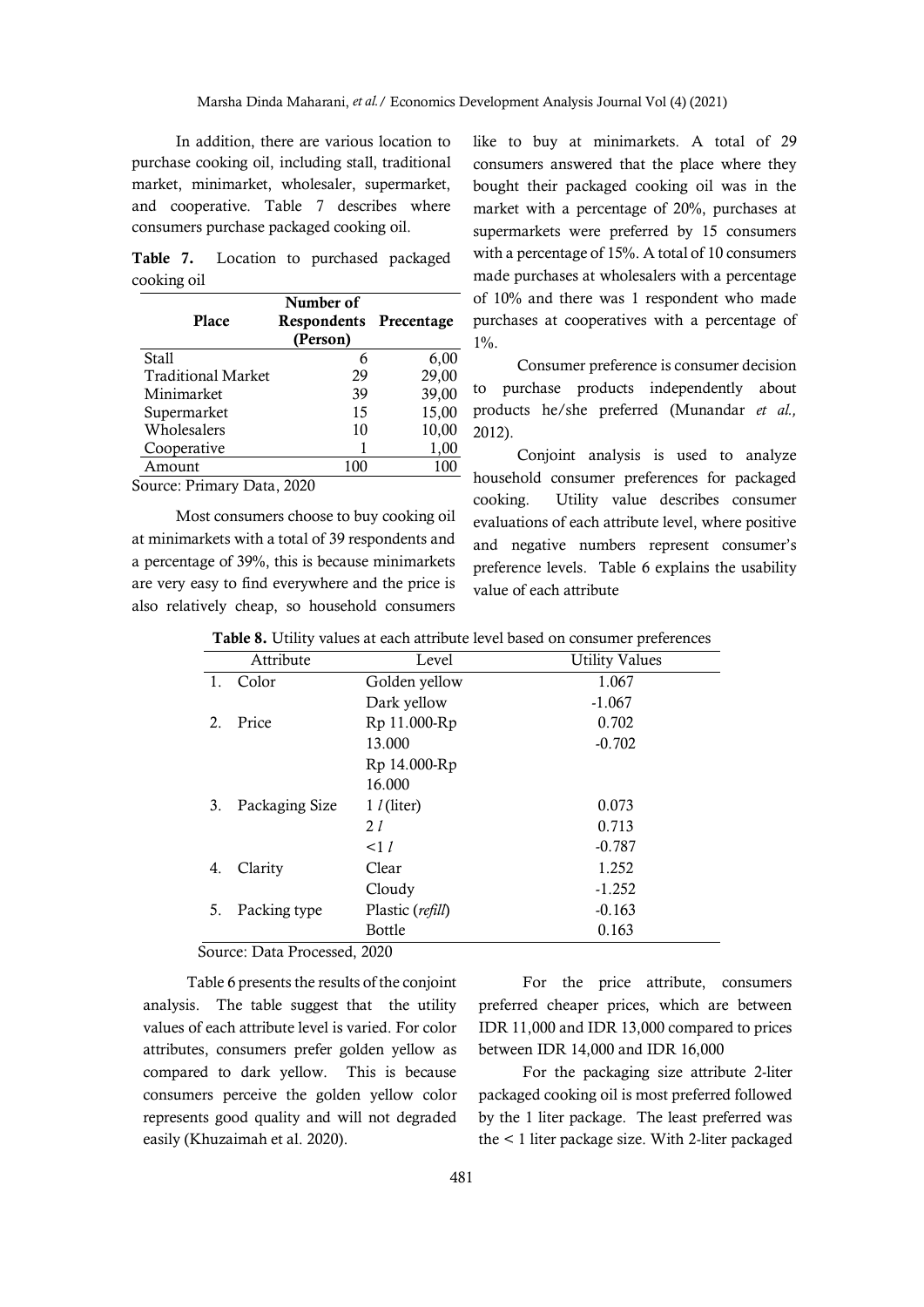cooking oil, consumer do not need to buy packaged cooking oil frequently.

The clarity attribute has two levels, it is clear and cloudy. Consumers preferred clear cooking oil cloudy one.

In terms of type of packaging attribute, consumers prefer bottle packaging as compared to plastic packaging at the same price, because bottle packaging is considered more durable and able to keep quality of cooking oil.

Based on the table of importance values, the attribute of clarity has the highest importance value. This means that consumers consider clarity of cooking oil is the most important value, followed by color, packaging size, price, and type of packaging. Table 9 provides analysis of important value of each attribute.

**Table 9.** Importance values of attributes

| <b>Number</b> | Atributte                    | Importance<br>Value |
|---------------|------------------------------|---------------------|
| 1.            | Color                        | 24,706              |
| 2.            | Price                        | 17,842              |
| 3.            | Packing size                 | 20,088              |
| 4.            | Clarity                      | 29,693              |
| 5.            | Packing type                 | 7,672               |
|               | Courgo: Data Drogossad, 2020 |                     |

Source: Data Processed, 2020

This is because consumers perceive clear packaged cooking oil offered better quality. This is confirmed by the research of Herlina et al. (2017), that clarity has been an indicator of oil quality for many years. The clearer the cooking oil, the lower the absorbance of the oil.

The prediction accuracy is reflected by the high correlation and significance between the conjoint results and the respondent's results. It can be seen in Table 8 the correlation coefficient of conjoint analysis.

The prediction accuracy is reflected by the high correlation and significance between the conjoint results and the respondent's results. It can be seen in Table 8 the correlation coefficient of conjoint analysis.

|             |  | Table 10. Conjoint analysis correlation |
|-------------|--|-----------------------------------------|
| coefficient |  |                                         |

|                              | Value | Sig   |  |
|------------------------------|-------|-------|--|
| Pearson's R                  | 1,000 | 0,000 |  |
| Kendall's tau                | 1.000 | 0.000 |  |
| Source: Data Processed, 2020 |       |       |  |

The Sig value of Pearson's R in this study is 0.000 <0.05 and the Sig value of Kendall's tau is 0.000 <0.05, which mean that the accuracy between the assessments based on the estimation results is significant (Salmiah et al., 2019).

Conjoint analysis has provided important insights on consumer behavior in purchasing packaged cooking oil. This particularly important for food products as consumers behavior is complex that are influenced by psychology, sensory, and marketing (Toklu, 2017). Therefore, ability of conjoint analysis in determining consumers preference is very useful.

However, there is limitation in applying the model. Green & Srinivasan (2009) suggest to limit the number of attributes to be less than six to avoid consumers confusion. This study has followed the above suggestion.

## **CONCLUSION**

The study concludes that golden yellow color, prices between IDR 11,000 and IDR 13.000 per liter, 2 liter packaging, clear color, and bottled packaged are preferred by consumers. In addition, the attribute that has the highest importance value is the clarity attribute.

Quantity of purchasing is ranging from 4 to 6 liter per month, while the most preferred brand is Bimoli. Minimarket is the most preferred location to purchase packaged cooking oil.

The study also suggests that the clarity of packaged cooking oil is the most important attribute for consumers.

#### **REFERENCES**

Ariyanti, M., and Albar, R. (2019). *[Analisis Preferensi Konsumen Dalam Penggunaan Social Messenger di Kota Bandung (Studi Kasus: Instagram,*